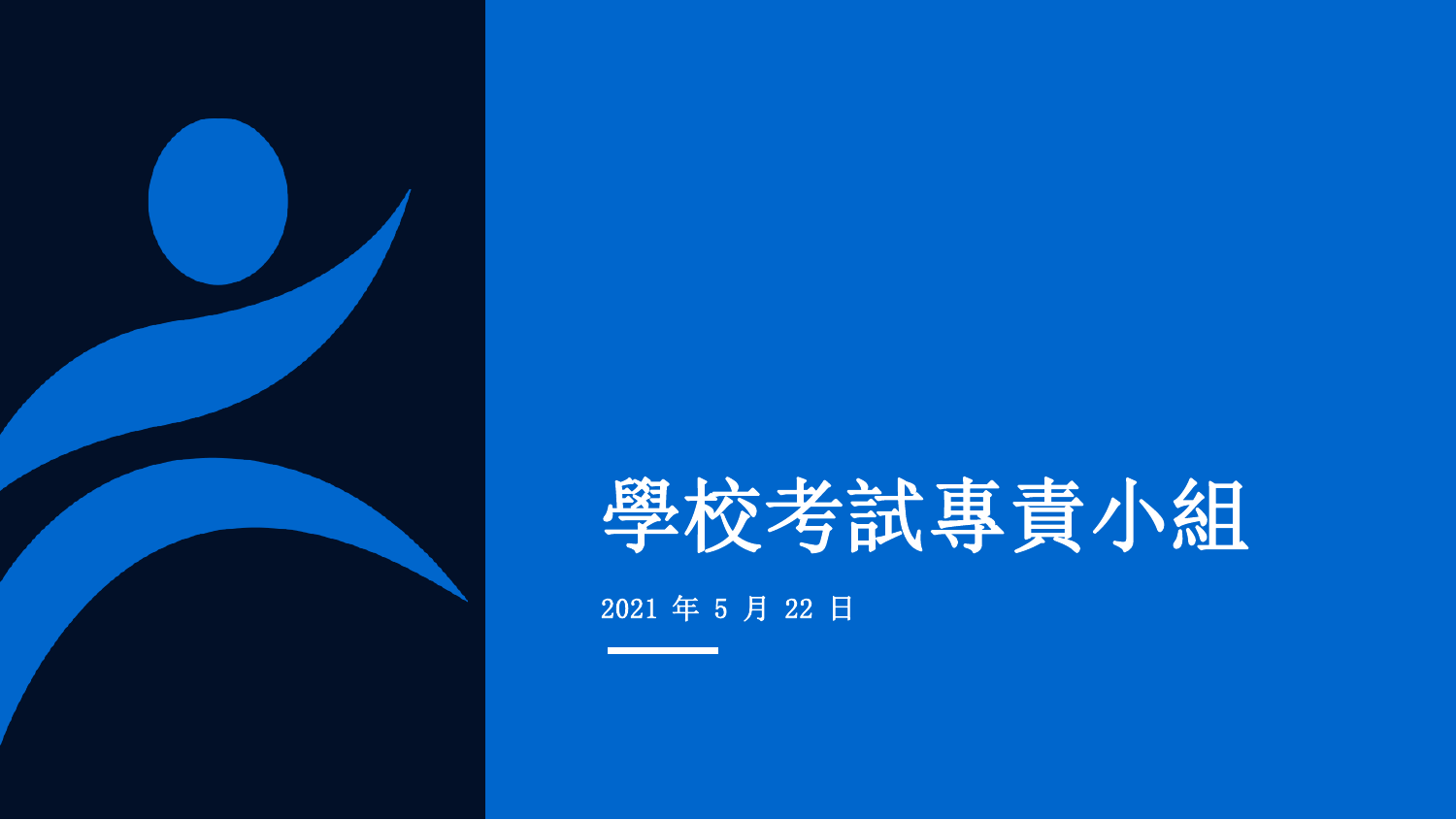## 按郵政編號邀請 經濟弱勢學生的 百分比 (*7* 年級)

| 郵政編號 | 鄰里                      |                   | SY20-21    | $SY21-22$       |            |  |  |
|------|-------------------------|-------------------|------------|-----------------|------------|--|--|
|      |                         | 總邀請人數             | 經濟弱勢受邀者百分比 | 總邀請人數           | 經濟弱勢受邀者百分比 |  |  |
| 2108 | <b>Beacon Hill</b>      | $\leq 10$         |            | $\triangleleft$ |            |  |  |
| 2109 | Downtown                | <10               |            | $\leq 10$       |            |  |  |
| 2110 | Downtown                | <10               |            | $\leq 10$       |            |  |  |
| 2111 | Chinatown               | 24                | 75%        | $\leq 10$       |            |  |  |
| 2113 | North End               | $\triangleleft$ 0 |            | <10             |            |  |  |
| 2114 | Beacon Hill / West End  | 19                | 11%        | $\overline{40}$ |            |  |  |
| 2115 | Longwood/Fenway         | 14                | 43%        | 10              | 20%        |  |  |
| 2116 | <b>Back Bay</b>         | 27                | 0%         | 13              | 23%        |  |  |
| 2118 | South End               | $\overline{36}$   | 33%        | $\overline{27}$ | 19%        |  |  |
| 2119 | Roxbury                 | 27                | 56%        | 50              | 68%        |  |  |
| 2120 | Roxbury                 | 16                | 63%        | 11              | 55%        |  |  |
| 2121 | Roxbury                 | $\overline{27}$   | 78%        | 67              | 76%        |  |  |
| 2122 | Dorchester              | 62                | 40%        | 48              | 48%        |  |  |
| 2124 | Dorchester              | 84                | 51%        | 109             | 47%        |  |  |
| 2125 | Dorchester              | $\overline{47}$   | 47%        | 59              | 59%        |  |  |
| 2126 | Mattapan                | 20                | 45%        | $\overline{51}$ | 53%        |  |  |
| 2127 | <b>South Boston</b>     | 34                | 35%        | 35              | 34%        |  |  |
| 2128 | East Boston             | 57                | 65%        | 75              | 55%        |  |  |
| 2129 | Charlestown             | $\overline{56}$   | 38%        | 35              | 20%        |  |  |
| 2130 | Jamaica Plain           | 77                | 12%        | $\overline{54}$ | 6%         |  |  |
| 2131 | Roslindale              | 94                | 33%        | 67              | 16%        |  |  |
| 2132 | West Roxbury            | 133               | 7%         | 69              | 10%        |  |  |
| 2134 | <b>Allston</b>          | 17                | 65%        | 11              | 36%        |  |  |
| 2135 | <b>Brighton</b>         | 52                | 37%        | 29              | 34%        |  |  |
| 2136 | <b>Hyde Park</b>        | 67                | 31%        | 67              | 33%        |  |  |
| 2163 | Allston                 | $\triangleleft 0$ |            | $\leq 10$       |            |  |  |
| 2199 | Back Bay                | <10               |            | <10             |            |  |  |
| 2210 | South Boston Waterfront | $\triangleleft 0$ |            | <10             |            |  |  |
| 2215 | Fenway/Kenmore          | $\overline{40}$   |            | $\overline{40}$ |            |  |  |
| 2467 | Chestnut Hill           | $\triangleleft 0$ |            | <10             |            |  |  |
| 9999 | Homeless/DCF            |                   |            | 53              | 100%       |  |  |
|      | 郵政編碼少於10位邀請者*           | 35                | 11%        | 34              | 26%        |  |  |
|      | 總計                      | $\frac{1025}{2}$  | 35%        | 974             | 43%        |  |  |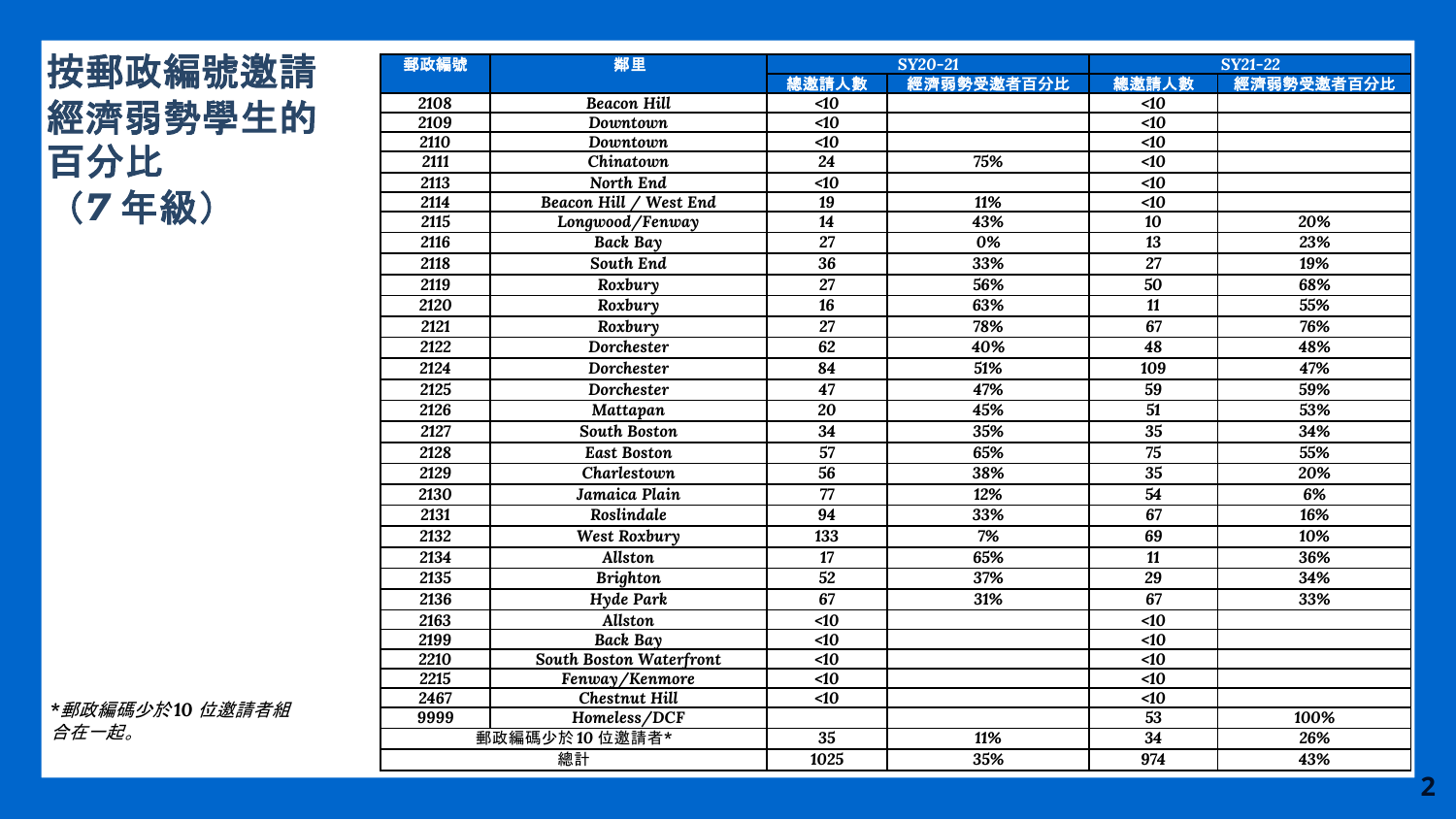## 按郵政編號邀請 經濟弱勢學生的 百分比 (*9* 年級)

| 郵政編號<br>2108<br>2109<br>2110<br>2111<br>2113<br>2114<br>2115<br>2116<br>2118<br>2119<br>2120<br>2121<br>2122<br>2124<br>2125<br>2126<br>2127<br>2128<br>2129<br>2130<br>2131<br>2132<br>2134<br>2135<br>2136<br>2163 | 鄰里                      |                   | SY20-21    | <b>SY21-22</b>  |            |  |  |
|----------------------------------------------------------------------------------------------------------------------------------------------------------------------------------------------------------------------|-------------------------|-------------------|------------|-----------------|------------|--|--|
|                                                                                                                                                                                                                      |                         | 總邀請人數             | 經濟弱勢受邀者百分比 | 總邀請人數           | 經濟弱勢受邀者百分比 |  |  |
|                                                                                                                                                                                                                      | <b>Beacon Hill</b>      | <10               |            | $\triangleleft$ |            |  |  |
|                                                                                                                                                                                                                      | Downtown                | <10               |            | $\triangleleft$ |            |  |  |
|                                                                                                                                                                                                                      | Downtown                | <10               |            | $\triangleleft$ |            |  |  |
|                                                                                                                                                                                                                      | Chinatown               | $\triangleleft 0$ |            | <10             |            |  |  |
|                                                                                                                                                                                                                      | North End               | $\triangleleft$   |            | <10             |            |  |  |
|                                                                                                                                                                                                                      | Beacon Hill / West End  | $\leq 10$         |            | <10             |            |  |  |
|                                                                                                                                                                                                                      | Longwood/Fenway         | 11                | 55%        | <10             |            |  |  |
|                                                                                                                                                                                                                      | Back Bay                | $\leq 10$         |            | <10             |            |  |  |
|                                                                                                                                                                                                                      | South End               | 11                | 82%        | 11              | 64%        |  |  |
|                                                                                                                                                                                                                      | Roxbury                 | 25                | 52%        | 20              | 80%        |  |  |
|                                                                                                                                                                                                                      | Roxbury                 | 13                | 77%        | <10             |            |  |  |
|                                                                                                                                                                                                                      | Roxbury                 | 22                | 55%        | $\overline{23}$ | 78%        |  |  |
|                                                                                                                                                                                                                      | Dorchester              | $\overline{32}$   | 69%        | $\overline{20}$ | 75%        |  |  |
|                                                                                                                                                                                                                      | Dorchester              | 43                | 60%        | 42              | 50%        |  |  |
|                                                                                                                                                                                                                      | Dorchester              | 32                | 63%        | 20              | 65%        |  |  |
|                                                                                                                                                                                                                      | Mattapan                | 17                | 29%        | 27              | 41%        |  |  |
|                                                                                                                                                                                                                      | South Boston            | 11                | 64%        | 12              | 58%        |  |  |
|                                                                                                                                                                                                                      | <b>East Boston</b>      | $\overline{21}$   | 71%        | $\overline{28}$ | 82%        |  |  |
|                                                                                                                                                                                                                      | Charlestown             | $\overline{14}$   | 71%        | $\overline{50}$ |            |  |  |
|                                                                                                                                                                                                                      | Jamaica Plain           | 20                | 35%        | 17              | 35%        |  |  |
|                                                                                                                                                                                                                      | Roslindale              | 25                | 20%        | $\overline{18}$ | 50%        |  |  |
|                                                                                                                                                                                                                      | West Roxbury            | $\overline{22}$   | 23%        | $\overline{12}$ | 42%        |  |  |
|                                                                                                                                                                                                                      | Allston                 | 10                | 70%        | <10             |            |  |  |
|                                                                                                                                                                                                                      | <b>Brighton</b>         | 17                | 29%        | 10              | 80%        |  |  |
|                                                                                                                                                                                                                      | Hyde Park               | 35                | 31%        | 24              | 50%        |  |  |
|                                                                                                                                                                                                                      | Allston                 | $\leq 10$         |            | <10             |            |  |  |
| 2199                                                                                                                                                                                                                 | Back Bay                | $\leq 10$         |            | <10             |            |  |  |
| 2210                                                                                                                                                                                                                 | South Boston Waterfront | $\leq 10$         |            | <10             |            |  |  |
| 2215                                                                                                                                                                                                                 | Fenway/Kenmore          | $\triangleleft$   |            | <10             |            |  |  |
| 2467                                                                                                                                                                                                                 | <b>Chestnut Hill</b>    | <10               |            | <10             |            |  |  |
| 9999                                                                                                                                                                                                                 | Homeless/DCF            |                   |            | 20              | 100%       |  |  |
|                                                                                                                                                                                                                      | 郵政編碼少於10位邀請者*           | 25                | 68%        | 36              | 64%        |  |  |
|                                                                                                                                                                                                                      | 總計                      | 406               | 52%        | 340             | 63%        |  |  |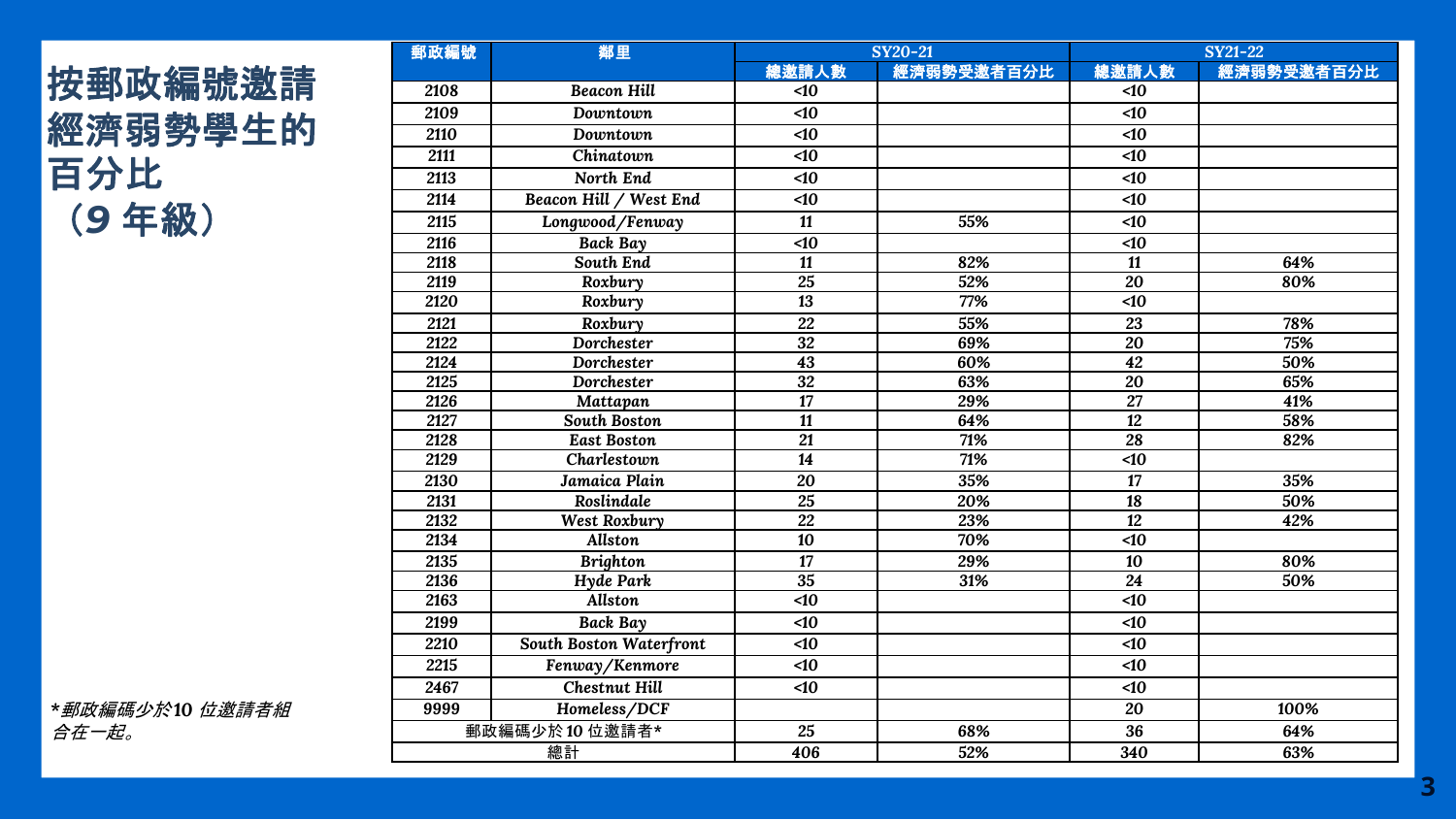| 按郵政編碼及 |  |
|--------|--|
| 學校類型邀請 |  |
| 的百分比   |  |
| (7年級)  |  |

| 郵政編  | 鄰里                      | SY20-21         |            |     | <b>SY21-22</b>                  |                 |            |     |                       |
|------|-------------------------|-----------------|------------|-----|---------------------------------|-----------------|------------|-----|-----------------------|
| 號    |                         | 總邀請<br>人數       | <b>BPS</b> | 特許  | 私人 / 地方<br>範圍 /<br><b>Metco</b> | 總邀請<br>人數       | <b>BPS</b> | 特許  | 私人 / 地方範<br>圍 / Metco |
| 2108 | <b>Beacon Hill</b>      | <10             |            |     |                                 | $\triangleleft$ |            |     |                       |
| 2109 | Downtown                | $\leq 10$       |            |     |                                 | $\triangleleft$ |            |     |                       |
| 2110 | Downtown                | <10             |            |     |                                 | $\triangleleft$ |            |     |                       |
| 2111 | Chinatown               | 24              | 96%        | 0%  | 4%                              | <10             |            |     |                       |
| 2113 | North End               | <10             |            |     |                                 | $\triangleleft$ |            |     |                       |
| 2114 | Beacon Hill / West End  | 19              | 42%        | 0%  | 58%                             | $\triangleleft$ |            |     |                       |
| 2115 | Longwood/Fenway         | 14              | 64%        | 0%  | 36%                             | 10              | 50%        | 0%  | 50%                   |
| 2116 | Back Bay                | 27              | 19%        | 0%  | 81%                             | 13              | 69%        | 0%  | 31%                   |
| 2118 | South End               | 36              | 58%        | 6%  | 36%                             | 27              | 59%        | 4%  | 37%                   |
| 2119 | Roxbury                 | $\overline{27}$ | 85%        | 11% | 4%                              | 50              | 80%        | 8%  | 12%                   |
| 2120 | Roxbury                 | 16              | 69%        | 13% | 19%                             | 11              | 55%        | 18% | 27%                   |
| 2121 | Roxbury                 | 27              | 74%        | 22% | 4%                              | 67              | 87%        | 6%  | 7%                    |
| 2122 | Dorchester              | 62              | 69%        | 10% | 21%                             | 48              | 77%        | 13% | 10%                   |
| 2124 | Dorchester              | $\overline{84}$ | 73%        | 12% | 15%                             | 109             | 77%        | 13% | 10%                   |
| 2125 | Dorchester              | 47              | 68%        | 17% | 15%                             | 59              | 81%        | 8%  | 10%                   |
| 2126 | Mattapan                | 20              | 40%        | 50% | 10%                             | $\overline{51}$ | 71%        | 20% | 10%                   |
| 2127 | <b>South Boston</b>     | $\overline{34}$ | 53%        | 12% | 35%                             | $\overline{35}$ | 66%        | 6%  | 29%                   |
| 2128 | <b>East Boston</b>      | 57              | 88%        | 11% | 2%                              | 75              | 80%        | 15% | 5%                    |
| 2129 | Charlestown             | 56              | 88%        | 0%  | 13%                             | 35              | 80%        | 0%  | 20%                   |
| 2130 | Jamaica Plain           | 77              | 56%        | 6%  | 38%                             | 54              | 65%        | 0%  | 35%                   |
| 2131 | Roslindale              | 94              | 76%        | 11% | 14%                             | 67              | 69%        | 6%  | 25%                   |
| 2132 | West Roxbury            | 133             | 62%        | 4%  | 35%                             | 69              | 64%        | 3%  | 33%                   |
| 2134 | <b>Allston</b>          | 17              | 88%        | 0%  | 12%                             | 11              | 91%        | 0%  | 9%                    |
| 2135 | <b>Brighton</b>         | 52              | 67%        | 0%  | 33%                             | 29              | 72%        | 0%  | 28%                   |
| 2136 | Hyde Park               | 67              | 55%        | 21% | 24%                             | 67              | 58%        | 16% | 25%                   |
| 2163 | Allston                 | <10             |            |     |                                 | $\triangleleft$ |            |     |                       |
| 2199 | Back Bay                | <10             |            |     |                                 | <10             |            |     |                       |
| 2210 | South Boston Waterfront | $\leq 10$       |            |     |                                 | $\triangleleft$ |            |     |                       |
| 2215 | Fenway/Kenmore          | <10             |            |     |                                 | <10             |            |     |                       |
| 2467 | <b>Chestnut Hill</b>    | <10             |            |     |                                 | $\triangleleft$ |            |     |                       |
| 9999 | Homeless/DCF            |                 |            |     |                                 | 53              | 100%       | 0%  | 0%                    |
|      | 郵政編碼少於10位邀請者*           | 35              | 57%        | 0%  | 43%                             | 34              | 65%        | 0%  | 35%                   |
|      | 總計                      | 1025            | 67%        | 9%  | 24%                             | 974             | 74%        | 8%  | 18%                   |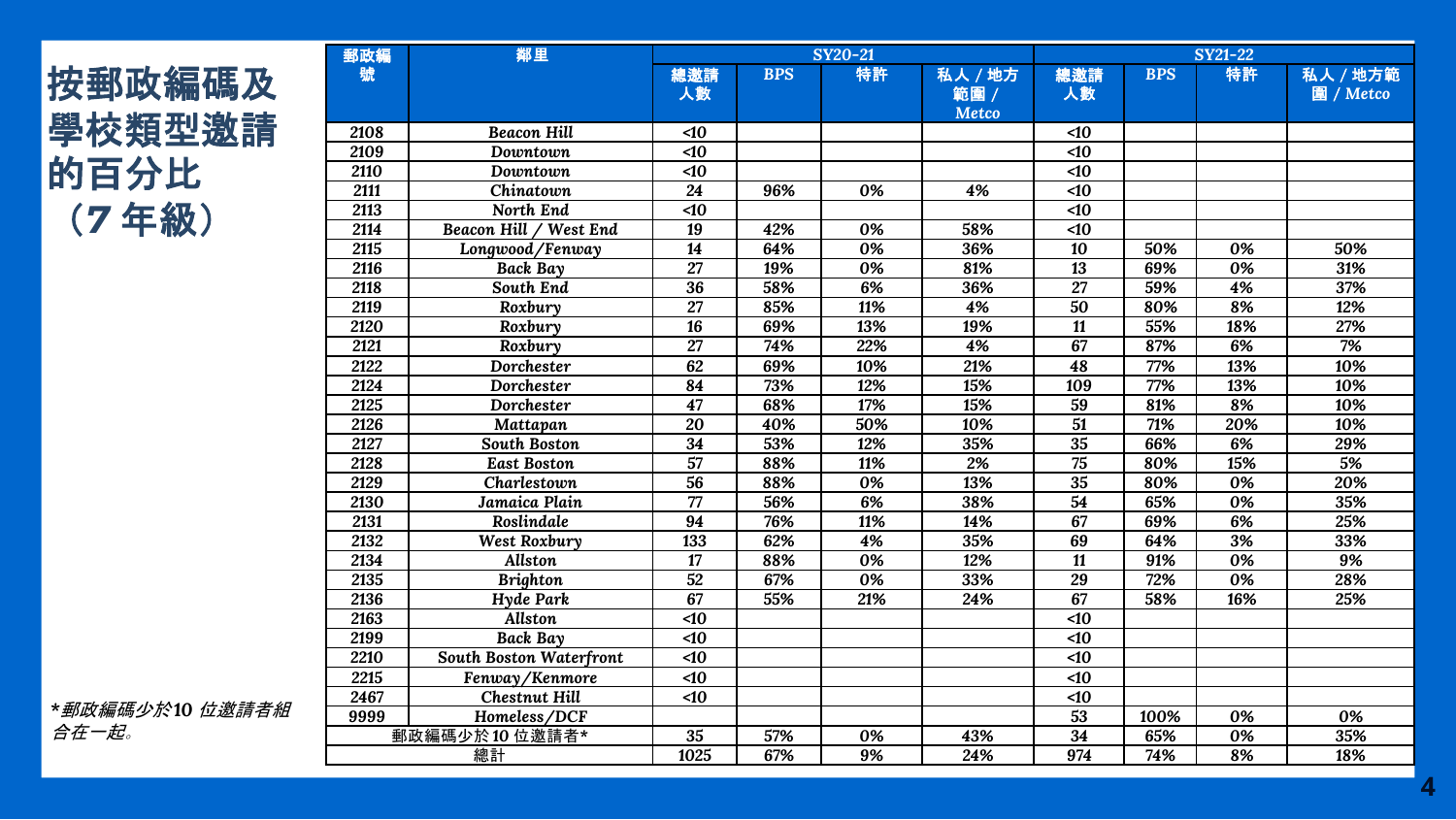# 按郵政編碼及 學校類型邀請 的百分比 (*9* 年級)

| 2108<br><b>Beacon Hill</b>             | 總邀請人<br>數       | <b>BPS</b> | 特許  | 私人 / 地方範 總邀請人數 |                 | <b>BPS</b> | 特許  |                       |
|----------------------------------------|-----------------|------------|-----|----------------|-----------------|------------|-----|-----------------------|
|                                        |                 |            |     | 圖 / Metco      |                 |            |     | 私人 / 地方範<br>圖 / Metco |
|                                        | $\triangleleft$ |            |     |                | $\triangleleft$ |            |     |                       |
| 2109<br>Downtown                       | $\triangleleft$ |            |     |                | $\leq 10$       |            |     |                       |
| 2110<br>Downtown                       | $\triangleleft$ |            |     |                | $\leq 10$       |            |     |                       |
| Chinatown<br>2111                      | $\triangleleft$ |            |     |                | $\leq 10$       |            |     |                       |
| 2113<br>North End                      | $\triangleleft$ |            |     |                | $\leq 10$       |            |     |                       |
| 2114<br>Beacon Hill / West End         | $\leq 10$       |            |     |                | $\leq 10$       |            |     |                       |
| 2115<br>Longwood/Fenway                | 11              | 55%        | 18% | 27%            | <10             |            |     |                       |
| 2116<br>Back Bay                       | $\leq 10$       |            |     |                | $\leq 10$       |            |     |                       |
| 2118<br>South End                      | 11              | 91%        | 0%  | 9%             | 11              | 64%        | 9%  | 27%                   |
| 2119<br>Roxbury                        | 25              | 48%        | 36% | 16%            | 20              | 80%        | 5%  | 15%                   |
| 2120<br>Roxbury                        | 13              | 77%        | 15% | 8%             | $\leq 10$       |            |     |                       |
| 2121<br>Roxbury                        | $\overline{22}$ | 59%        | 32% | 9%             | $\overline{23}$ | 87%        | 9%  | 4%                    |
| 2122<br><b>Dorchester</b>              | 32              | 66%        | 16% | 19%            | 20              | 85%        | 10% | 5%                    |
| 2124<br>Dorchester                     | 43              | 70%        | 14% | 16%            | 42              | 74%        | 14% | 12%                   |
| 2125<br>Dorchester                     | $\overline{32}$ | 75%        | 16% | 9%             | 20              | 75%        | 20% | 5%                    |
| 2126<br>Mattapan                       | 17              | 24%        | 35% | 41%            | 27              | 56%        | 22% | 22%                   |
| 2127<br>South Boston                   | 11              | 73%        | 9%  | 18%            | 12              | 75%        | 17% | 8%                    |
| 2128<br><b>East Boston</b>             | $\overline{21}$ | 81%        | 10% | 10%            | $\overline{28}$ | 96%        | 4%  | 0%                    |
| 2129<br>Charlestown                    | 14              | 86%        | 7%  | 7%             | <10             |            |     |                       |
| 2130<br>Jamaica Plain                  | 20              | 20%        | 20% | 60%            | 17              | 65%        | 0%  | 35%                   |
| 2131<br>Roslindale                     | 25              | 44%        | 12% | 44%            | 18              | 61%        | 11% | 28%                   |
| 2132<br>West Roxbury                   | $\overline{22}$ | 45%        | 5%  | 50%            | 12              | 83%        | 0%  | 17%                   |
| 2134<br><b>Allston</b>                 | 10              | 80%        | 0%  | 20%            | $\leq 10$       |            |     |                       |
| 2135<br><b>Brighton</b>                | 17              | 41%        | 0%  | 59%            | 10              | 80%        | 0%  | 20%                   |
| 2136<br>Hyde Park                      | $\overline{35}$ | 40%        | 29% | 31%            | $\overline{24}$ | 67%        | 21% | 13%                   |
| 2163<br>Allston                        | $\leq 10$       |            |     |                | $\leq 10$       |            |     |                       |
| 2199<br><b>Back Bay</b>                | $\leq 10$       |            |     |                | $\leq 10$       |            |     |                       |
| 2210<br><b>South Boston Waterfront</b> | $\leq 10$       |            |     |                | $\leq 10$       |            |     |                       |
| 2215<br>Fenway/Kenmore                 | $\leq 10$       |            |     |                | $\leq 10$       |            |     |                       |
| 2467<br>Chestnut Hill                  | <10             |            |     |                | $\leq 10$       |            |     |                       |
| 9999<br>Homeless/DCF                   |                 |            |     |                | 20              | 90%        | 0%  | 10%                   |
| 郵政編碼少於10位邀請者*                          | 25              | 80%        | 0%  | 20%            | 36              | 83%        | 6%  | 11%                   |
| 總計                                     | 406             | 59%        | 16% | 25%            | 340             | 77%        | 10% | 13%                   |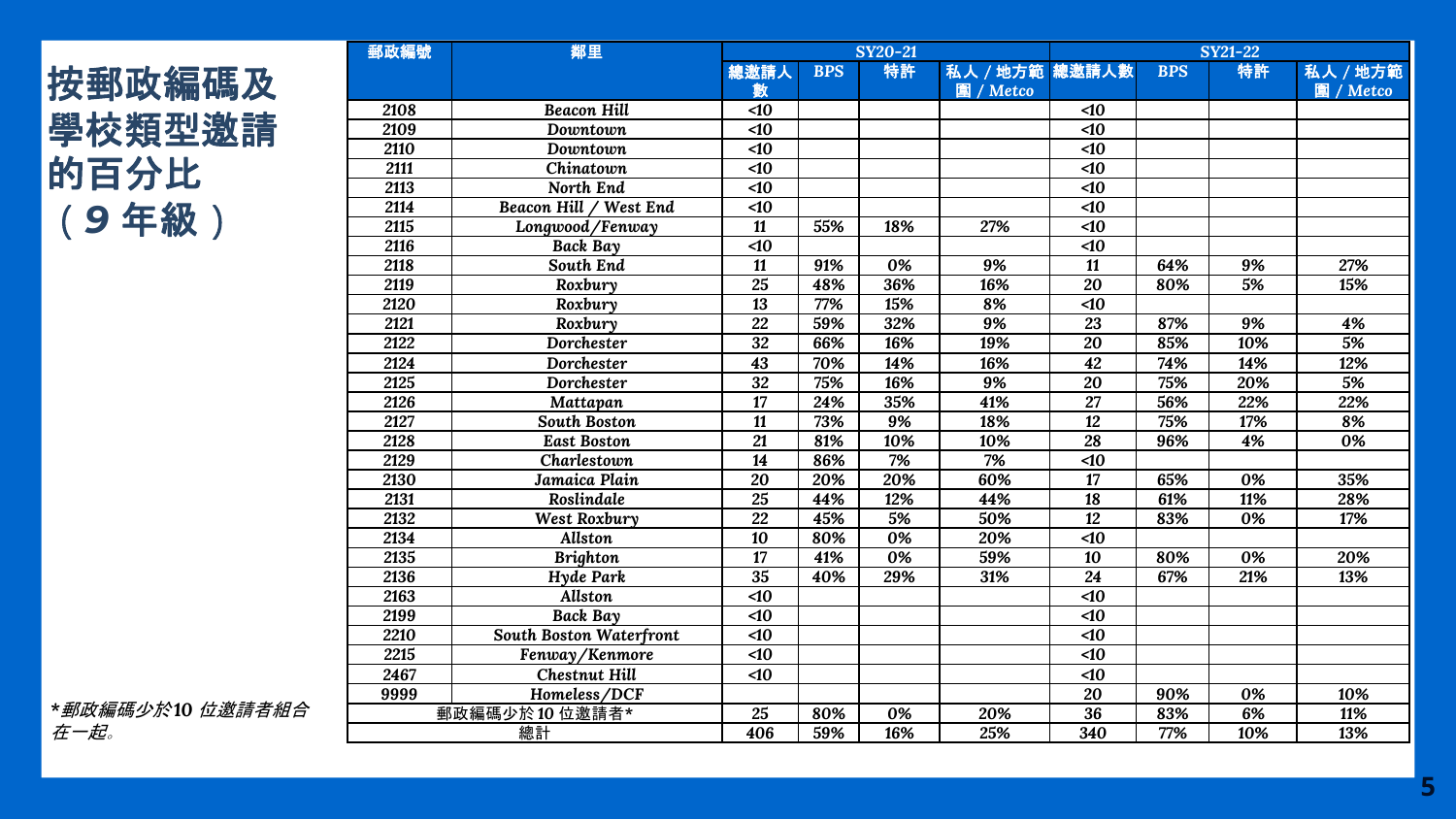## 受邀學生的 *GPA* 分配(*7*  年級)

| 郵政編號  | 鄰里                      | #受邀人數           | $B -$     | $\mathbf{B}$ | $B+$      | $A-$        | $\mathbf{A}$ | $A+$ | 平均 GPA |
|-------|-------------------------|-----------------|-----------|--------------|-----------|-------------|--------------|------|--------|
|       |                         |                 | $7 - 7.9$ | $8 - 8.9$    | $9 - 9.9$ | $10 - 10.9$ | $11 - 11.9$  | 12   |        |
| 02108 | <b>Beacon Hill</b>      | $\triangleleft$ |           |              |           |             |              |      |        |
| 02109 | Downtown                | $\triangleleft$ |           |              |           |             |              |      |        |
| 02110 | Downtown                | $\triangleleft$ |           |              |           |             |              |      |        |
| 02111 | Chinatown               | $\triangleleft$ |           |              |           |             |              |      |        |
| 02113 | North End               | $\triangleleft$ |           |              |           |             |              |      |        |
| 02114 | Beacon Hill / West End  | $\triangleleft$ |           |              |           |             |              |      |        |
| 02115 | Longwood/Fenway         | 10              | 0%        | 0%           | 20%       | 50%         | 30%          | 0%   | 10.38  |
| 02116 | Back Bay                | $\overline{13}$ | 0%        | 0%           | 0%        | 46%         | 31%          | 23%  | 11.10  |
| 02118 | South End               | 27              | 0%        | 0%           | 0%        | 48%         | 44%          | 7%   | 10.92  |
| 02119 | Roxbury                 | 50              | 0%        | 34%          | 32%       | 16%         | 14%          | 4%   | 9.51   |
| 02120 | Roxbury                 | 11              | 0%        | 9%           | 45%       | 36%         | 9%           | 0%   | 9.89   |
| 02121 | Roxbury                 | 67              | 0%        | 21%          | 40%       | 18%         | 12%          | 9%   | 9.79   |
| 02122 | Dorchester              | 48              | 0%        | 0%           | 0%        | 42%         | 48%          | 10%  | 11.04  |
| 02124 | Dorchester              | 109             | 0%        | 0%           | 30%       | 27%         | 40%          | 3%   | 10.53  |
| 02125 | Dorchester              | 59              | 0%        | 0%           | 31%       | 24%         | 34%          | 12%  | 10.67  |
| 02126 | Mattapan                | $\overline{51}$ | 2%        | 37%          | 24%       | 18%         | 18%          | 2%   | 9.57   |
| 02127 | <b>South Boston</b>     | 35              | 0%        | 3%           | 31%       | 23%         | 37%          | 6%   | 10.48  |
| 02128 | <b>East Boston</b>      | 75              | 0%        | 0%           | 37%       | 39%         | 23%          | 1%   | 10.25  |
| 02129 | Charlestown             | $\overline{35}$ | 0%        | 0%           | 0%        | 3%          | 74%          | 23%  | 11.56  |
| 02130 | Jamaica Plain           | 54              | 0%        | 0%           | 0%        | 37%         | 41%          | 22%  | 11.19  |
| 02131 | Roslindale              | 67              | 0%        | 0%           | 0%        | 49%         | 43%          | 7%   | 10.94  |
| 02132 | West Roxbury            | 69              | 0%        | 0%           | 0%        | 10%         | 51%          | 39%  | 11.51  |
| 02134 | <b>Allston</b>          | 11              | 0%        | 9%           | 18%       | 45%         | 27%          | 0%   | 10.32  |
| 02135 | <b>Brighton</b>         | 29              | 0%        | 0%           | 24%       | 48%         | 28%          | 0%   | 10.36  |
| 02136 | Hyde Park               | 67              | 0%        | 0%           | 37%       | 30%         | 30%          | 3%   | 10.32  |
| 02163 | Allston                 | <10             |           |              |           |             |              |      |        |
| 02199 | <b>Back Bay</b>         | $\triangleleft$ |           |              |           |             |              |      |        |
| 02210 | South Boston Waterfront | $\leq 10$       |           |              |           |             |              |      |        |
| 02215 | Fenway/Kenmore          | $\overline{40}$ |           |              |           |             |              |      |        |
| 02467 | Chestnut Hill           | $\leq 10$       |           |              |           |             |              |      |        |
| 99999 | Homeless / DCF          | 53              | 0%        | 42%          | 34%       | 9%          | 8%           | 8%   | 9.31   |
|       | 郵政編碼少於10位邀請者*           | $\overline{34}$ | 0%        | 3%           | 18%       | 12%         | 53%          | 15%  | 10.92  |
|       | 總計                      | 974             | 0%        | 8%           | 22%       | 27%         | 33%          | 10%  | 10.49  |